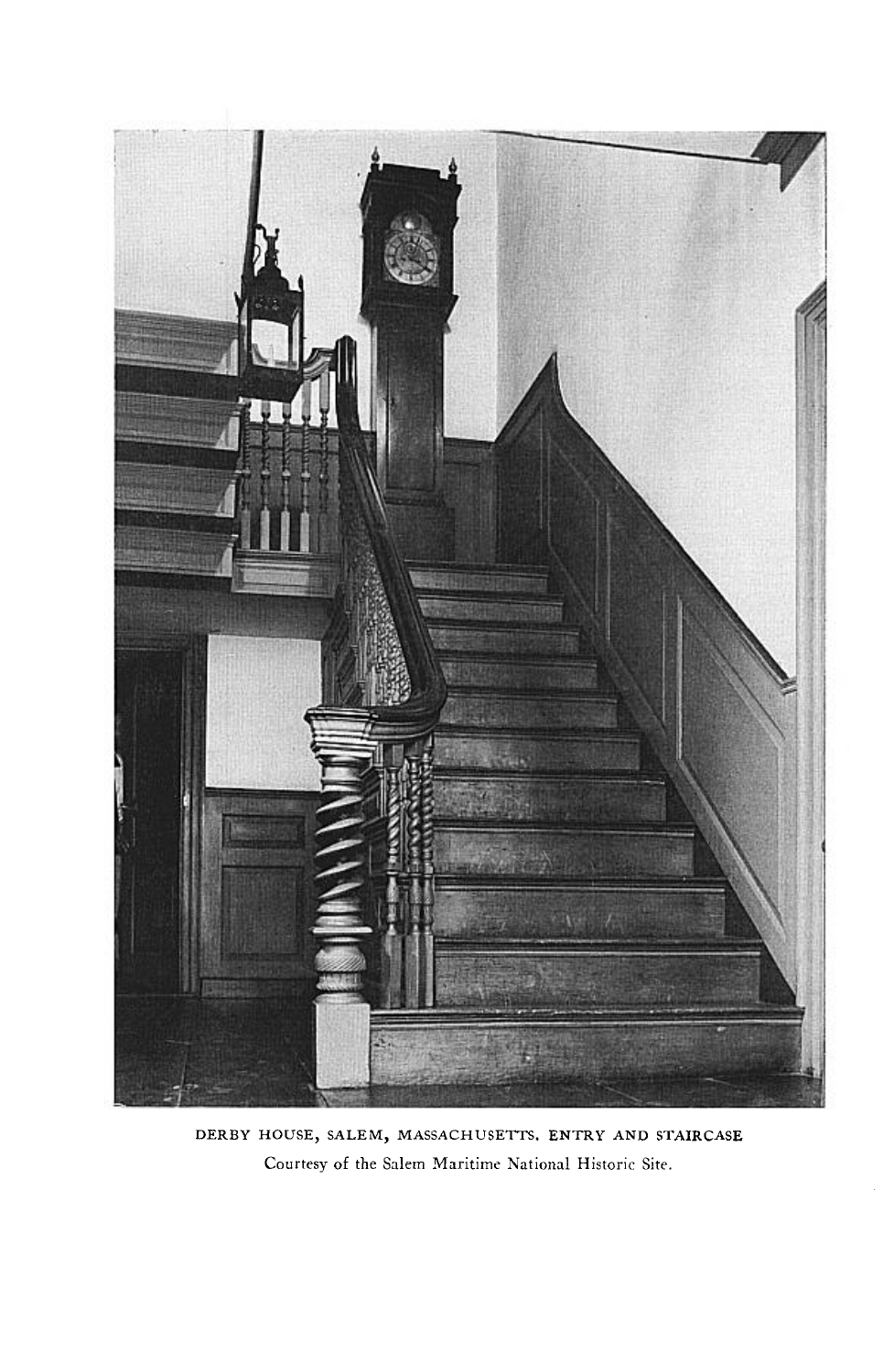## **The Derby House**

**Part of Salem Maritime National Historic Site Derby Street, Salem, Massachusetts** 

**By EDWIN W. SMALL** 

**T HE Derby House, one of many buildings constructed or altered in Salem and vicinity for members of a renowned family of seafarers and merchant princes during the eighteenth and early nineteenth centuries, is the oldest brick dwelling to survive in Salem.** 

**Few brick structures were built in pre-Revolutionary Salem. Probably the first brick house known was one reputed to have been done about 1707 by George Cabot, a mason of Boston, for Benjamin Marston at the corner of Essex and Crombie Streets. According to Felt, the noted annalist of Salem, Marston's wife, thought a brick house was "damp and injurious to health" and got her husband to pull it down, thereby creating a strong local prejudice against brick dwellings.' At any rate, there appears to be no knowledge of brick houses in Salem between the venture of Benjamin Marston and the structure Felt says "was built about I 76 I for Elias H. Derby by order of his father, Richard Derby."\*** 

**Elias Hasket Derby, 1739-1799, the first American to die a millionaire, was the second son of Captain Richard Derby, I 7 I 2-1783, who at the time of the Seven Years' War, I 756-1763, was well on his way toward becoming a prominent colonial merchant. In 1735, the year of his marriage to Mary Hodges, Richard Derby had purchased a lot on the northeast corner of what is now Herbert and Derby Streets and soon after erected a commodious gambrel-roofed structure,** 

**later and more commonly known as the**  Miles Ward House.<sup>3</sup> This building, **which still stands with clapboards currently painted a bright yellow, was the home of Richard Derby until he passed away in his seventy-second year, November 9, 1783. Consequently, it is a misnomer to apply, as often done in recent years, the full title of "Richard Derby House" to the brick dwelling now preserved as part of Salem Maritime National Historic Site.'** 

**The lot on which the brick house was built was purchased by Richard Derby in December, I 760.~ The next year Elias Hasket was joined to Elizabeth Crowninshield, a sister of George Crowninshield, who was already married to Mary Derby, an elder sister of the millionaire-to-be.**  The greater part of the brick house was **erected in 1761, but the meager records concerning expenses that can be definitely identified as construction costs do not begin to appear until the following year. A receipt dated at Salem, January 6, I 762, indicates that Daniel Spoffard had received from Richard Derby two pounds and thirteen shillings, and was expecting six pounds and thirteen shillings more for work on the roof of a house 43 feet long and 27 feet wide-measurements that correspond with the present brick house.6 Another receipt, providing the best of evidence from the accounts kept by Richard Derby, shows that on May 28, 1762, one John Jones was paid "the sum of three pounds fore Shillings in full for 24 Days Labour on Hasket's**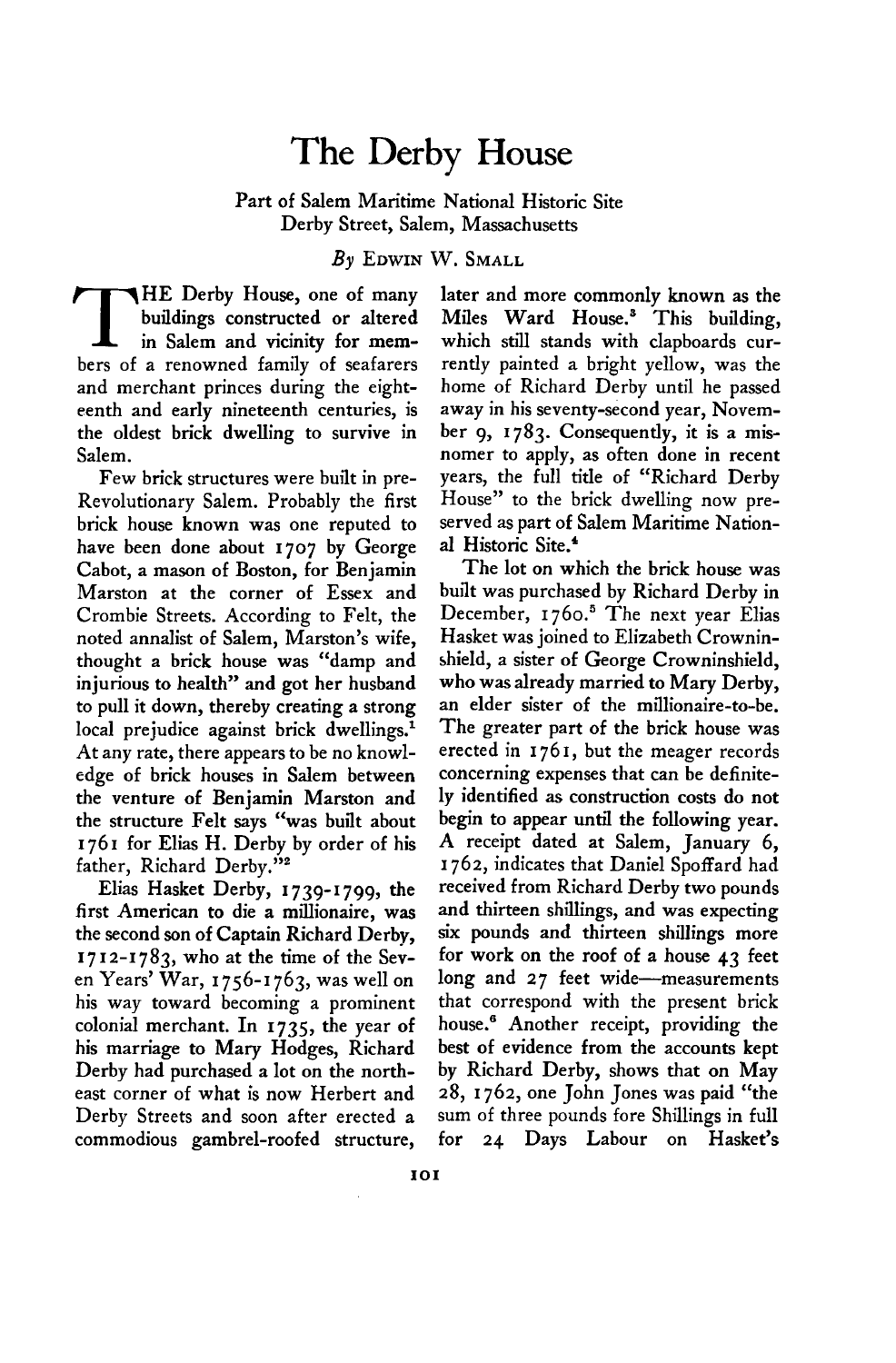**House."' Joseph McIntire, 1716-1776, the father of Samuel McIntire, 1757- I 8 I I, was then a housewright of excellent standing in Salem. In I 758 he was one of the builders of the Jonathan Mansfield House on Norman Street, one of the fine structures of pre-Revolutionary Salem.' From time to time also as "Joseph Mackentire" he billed Richard Derby for work that is distressingly lacking in descriptive details and about which we would like to know more. It may well have been, for instance, that "the sum of forty shillings cash on account" paid to McIntire by Richard Derby on May 22, 1762, had something to do with the son's dwelling.** 

**By 1764 "Derby's Brick House" was enough of a landmark to be named in the conveyance of adjoining property.' It did not enjoy for long, however, the distinction of being the only brick dwelling in Salem. In 1762 Dr. John Prince married Martha, a younger daughter of Richard Derby, and it was only a short time before the latter ordered a "New House" in Essex Street, later known as the Lawrence House, for his daughter and son-in-law.** 

**Entries in the Derby Account Books indicate the "New House" was not only of brick but also slated. An entry on Sep**tember 7, 1763, allows "£121:19:10" paid for bricks and "£6:4:0" for carting **them. On October 16, 1763, we find the entry "To pd for Slating ye House f36 Tyle 27/37:7 :o." Another brick dwelling, subsequently called the Thomas Mason House, was erected at the expense of Elias Hasket Derby in 1772 and recorded in his account book. This brick**  house was also slated.<sup>10</sup>

**The slate used on these Derby houses of I 763 and I 772 was brought either from Wales or could have been orocured**  **from domestic sources of supply. Slate was taken from Slate Island, "the quarry of the Puritan fathers" near the Hingham shore in the lower part of Boston Bay, as early as 1650 and soon after from Hangman's Island, about a mile from the mouth of Black Creek in the present Quincy.l' A most important early source of domestic slate, however, for the roofs of these pre-Revolutionary houses built by the Derbys could have been a pit opened in the northeastern part of the Town of Lancaster, Massachusetts, about 1752 or 1753. The black Lancaster slate was hauled to Boston, some forty miles distant, in oxcarts and from there was shipped up and down the coast as well as being used to cover the roofs of**  Boston buildings.<sup>12</sup> Evidence of slate hav**ing been put on the brick houses built by the Derbys in I 763 and I 772 establishes an excellent precedent for its use on the brick house erected in 1761-1762. In consequence, used black slates of a type that could have come in the first place either from Wales or Massachusetts quarries have been employed in a recent reroofing of the house.** 

**Measures consciously to preserve and restore the Derby House were initiated bv the Society for the Preservation of New England Antiquities and have been continued by the National Park Service. The Society acquired the property in 1927 and a decade later donated it to the United States to comprise a portion of Salem Maritime National Historic Site. Generally speaking, the house is typical of a gambrel-roofed Georgian home usually associated with a date somewhat earlier than I 76 I-I 762. Of modest scale and simple wall surfaces, it is of good quality and fine proportions. Inside, it has the arrangement of its archetype as**  adapted to New England, the Thomas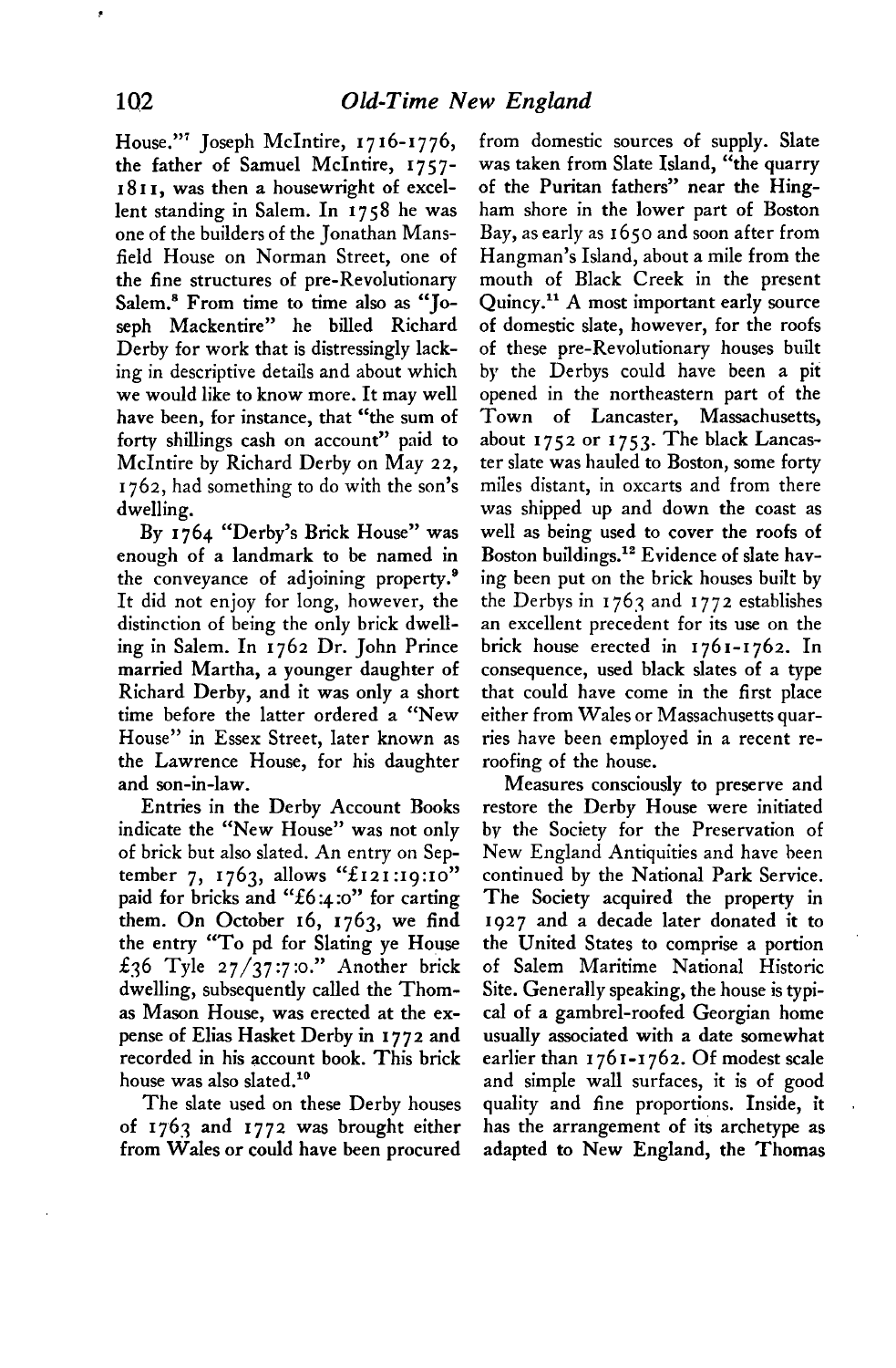**Hancock House, erected on Beacon Hill in Boston, 1737-1740, and shamelessly demolished in I 863-a rectangular mass of four rooms to a floor, a straight central hall containing stairs and a secondary stair back to the front. Earlier, larger and more lavish gambrel-roofed houses -illustrating the style are to be found in the Hunter House, restored by the Preservation Society of Newport County at Newport, Rhode Island, the Webb House at Wethersfield, Connecticut, and the superb McPhaedris-Warner House at Portsmouth, New Hampshire. The Miles Ward House or "old mansion house of Richard Derby," already mentioned, offers substantially the same form on the exterior, but inside the presence of a central hall with stairs to divide the house is barred by a central chimney.** 

**The Derby House should in no way be confused with the magnificent Derby Mansion, erected for Elias Hasket Derby between I 795 and I 799 in what is now Derby Square near the center of the Salem business district. The latter, executed from drawings and sketches both by**  Charles Bulfinch, 1763-1844, the fa**mous Boston architect, and by Samuel McIntire, the local designer of plans,**  was torn down in  $1816.^{13}$ 

**Elias Hasket Derby and his wife lived in the brick house until 1777 or 1778 and all of their seven children were born before they left there. An autobiography of George Nichols, a prominent shipmaster and merchant, who was later a resi**dent of McIntire's Peirce-Nichols House, **erected on Federal Street in 1782, states that he was born in the Derby House on**  July 4, 1778.<sup>14</sup> Following the Nichols **family, Henry Prince, a shipmaster for the Derbys and eventually a merchant himself, was the next known occupant of the house. Prince and his family appear**  **to have been residing there as early as 1784.'~ In 1796, the same year in which he sailed the Derby's Artrea II on the first voyage of any American vessel to the Philippines, Prince finally bought the**  house from Elias Hasket Derby.<sup>16</sup> A **daughter of Henry Prince married Henry Ropes and the house remained in the Ropes family until I 873.l' It was in precarious circumstances thereafter until rescued from oblivion by the Society for the Preservation of New England Antiquities.** 

**Essential restoration work was performed by the Society at the house during I 928. Inside, post-Revolutionary War mantels, which had been installed over the panelling at the fireplaces, were removed and the appropriate bolection mouldings revived. Doorways between the corner rooms in both the east and west halves of the first floor had been enlarged and were reduced to their original size. Many other small jobs of a carpentry nature were done, including the elimination of holes in the fireplace panellings where stovepipes had gone. The twelve over twelve windowlights (as shown in one window in an early photograph of the house) had been succeeded by larger-paned sash and had to be put back. Outside window blinds of a late date were removed along with all traces of wallpaper inside, leaving the walls in the bare plaster. The Society also experimented with revival of the original paint colors of the interior woodwork. Such drawings as were necessary were prepared for the Society by Alfred F. Shurrocks and the work as a whole was done under the direction of George Francis Dow, the well-known antiquarian and historian of early New England. The plans included the erection in front of the house of a picket fence and gate with** 

**.**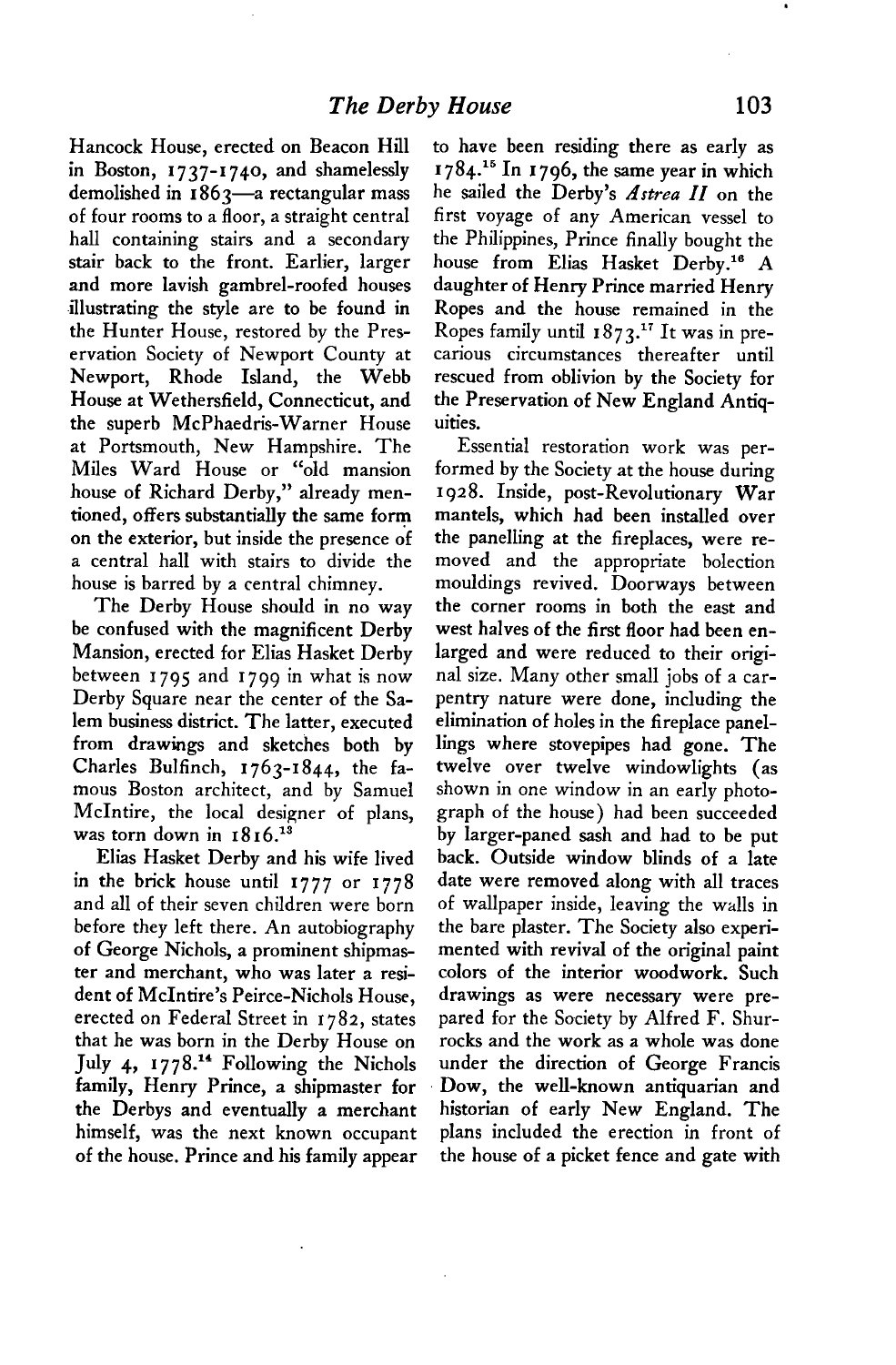**ball-capped finials on the posts that were green of brownish hue, with some use of**  apparently copied from the "Colleges at Cambridge."<sup>18</sup> The fence and gate and fireplaces, at window seats and along **exterior wood trim of the house were baseboards and chair rails. Upstairs, each** 



**DERBY HOUSE, SALEM, MASSACHUSETTS. FIREPLACE IN THE EAST FRONT ROOM, BEFORE RESTORATION** 

**Courtesy of the Essex Institute.** 

**painted a light green that has been retained.** 

**Work on the house was resumed by**  the National Park Service in 1938. A searching study of the layers of paint on **the interior woodwork was undertaken by Stuart M. Barnette, now in the Department of Architecture at Cornell University. The original colors were revealed and restored, and are verified by samples of the originals and each succeeding color in every room. The prevailing color of the central hall and rooms on the first floor was found to be an olive**  **corner bedroom is of a different colorpastel blue, stone gray, dark green and a pastel or grass green. Artificial graining, probably to simulate mahogany or cedar, was found on the main panel of a dado in the southeast parlor and the sample has been saved. Repainting of the woodwork according to this sample, however, was not acceptable, as a prior application of the prevailing olive green is evident in the room.** 

**A kitchen ell of brick laid up in common bond and covered with a rather broadly pitched roof is an addition half**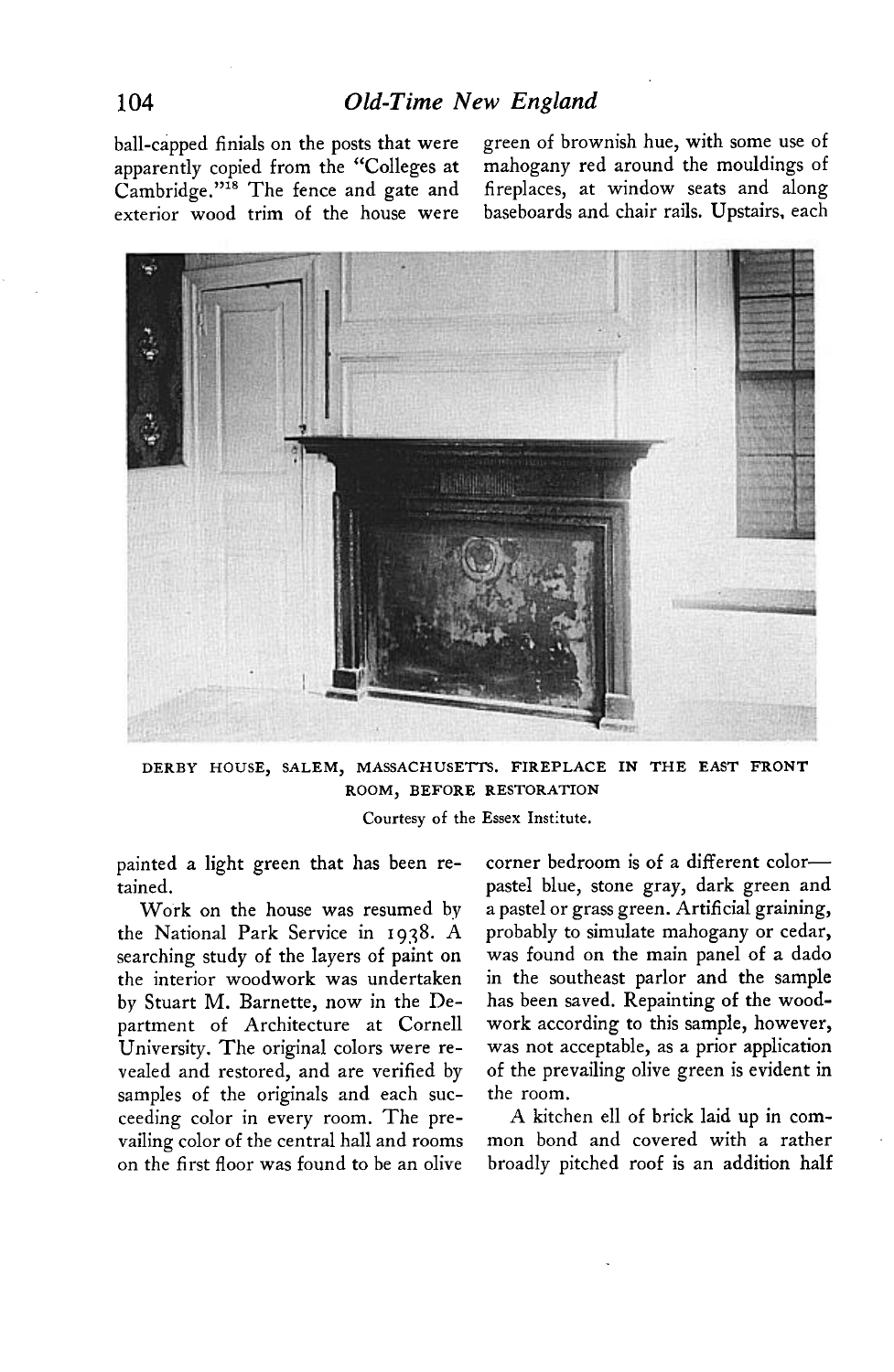**part of the house. The mantels and wood- rear hall side walls and the stairs together work in the northwest and northeast with the original stairway into the cellar,** 

**a century or more later than the main ever, was found in the old plaster of the** 



**DERBY HOUSE, SALEM, MASSACHUSETTS. FIREPLACE IN THE EAST FRONT ROOM, AFTER RESTORATION** 

**Courtesy of the Salem Maritime National Historic Site.** 

**corner rooms of the first floor presumably date from about the same time. The original kitchen may have been one of these rooms prior to addition of the ell in the post-Derby period of occupancy. The position of the original door leading from the rear hall out-of-doors on the first floor of the main house is in evidence, and the doorway was presumably plastered up when the kitchen ell was added. Stairs, back to the front, had been removed from the rear hall and replaced by stairs in the 41. The outline of the original steps, how-** **directly below, were restored in I 939.** 

**The flooring in the southeast and southwest corner rooms of the first story is the original, but elsewhere the random width boards of pine had been replaced by later flooring and had to be restored.** 

**The painted side walls in the northeast room of the first story are the outcome of finding an application of green paint on the plastered wall surfaces, a condition that was not in evidence in any other room except the kitchen ell. It is, therefore, assumed that the green side walls**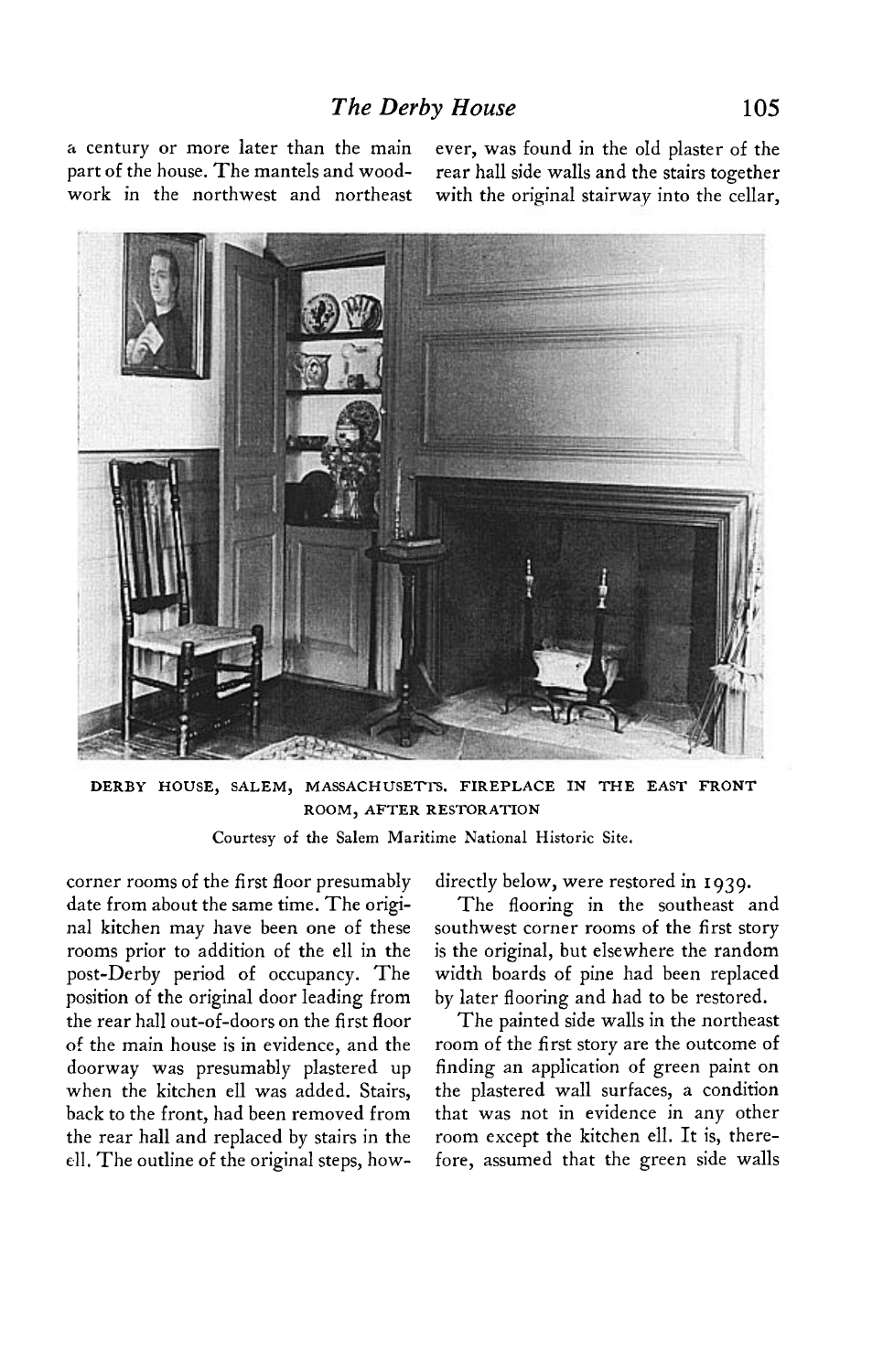**in this room correspond in period to the kitchen ell as well as to the woodwork and mantel in the room itself.** 

**A sample of wallpaper was uncovered under several layers of paint in the northwest chamber of the second floor, which has been identified as a China tea-box pattern, The paper, presumably, was not put on much before the decade of 1790- 1800 when great quantities of tea began to arrive from Canton at Derby Wharf, on the waterside of Derby Street and opposite the Derby House. The paper has been reproduced in a smaller pattern and applied to the side walls of the room.** 

**Virtually all of the original brass hardware of the house was missing. The hardware now in place was reproduced and installed in 1940.** 

**On the exterior of the Derby House, less restoration was necessary and less has been performed by the National Park Service. The central oval dormer on the front, however, had been replaced by one to match the pediment-style dormers on either side and had to be revived to its original form (following the evidence of early photographs). Two cellar windows in the granite foundation had been closed up on the front and were reopened, and an outside cellarway on the east side of the house was also uncovered and the granite steps reset. Fortunately the rear ell helped to preserve intact under the pitch of its roof an excellent sample of the original finish of the exterior brickwork.** 

**A new fence and gate, similar in design to the one erected by the Society for the Preservation of New England Antiquities in 1928, was constructed in front of the house in I 939, but with a high base** 

**of granite instead of wood. The removal at that time of undesirable buildings of more recent origin that had obstructed and endangered the house increased the frontage to be fenced and it was found to be most practical to put up an entirely new fence rather than to make extensive appendages and repairs to one that had been in place only a decade.** 

**The reroofing of the Derby House with black slates is the most recent work that has been performed, and a statement on use of slate has already been made.** 

**The house was partly furnished by the Society for the Preservation of New Eng**land Antiquities. Through the coöpera**tion of the Society some of the furnishings, especially items associated with the Derby family, have been retained in the house as loans. Additional loans from the Museum of Fine Arts in Boston, from family descendants and others have been procured largely through the untiring interest and enterprise of Mrs. Francis B. Crowninshield, whose husband was a descendant of Captain Richard Derby. Mrs. Crowninshield, furthermore, has been more than generous with gifts from her own collection and elsewhere in order to fill specific needs of the house. She also has been instrumental in getting family descendants and others to make specific donations. The Essex Institute**  and Peabody Museum of Salem have as**sisted from time to time by loaning items particularly appropriate for the place. The third quarter of the eighteenth century is the ideal period it has been desired to attain in the furnishing of the house, with a few significant items dating a bit earlier and a very few somewhat later.**